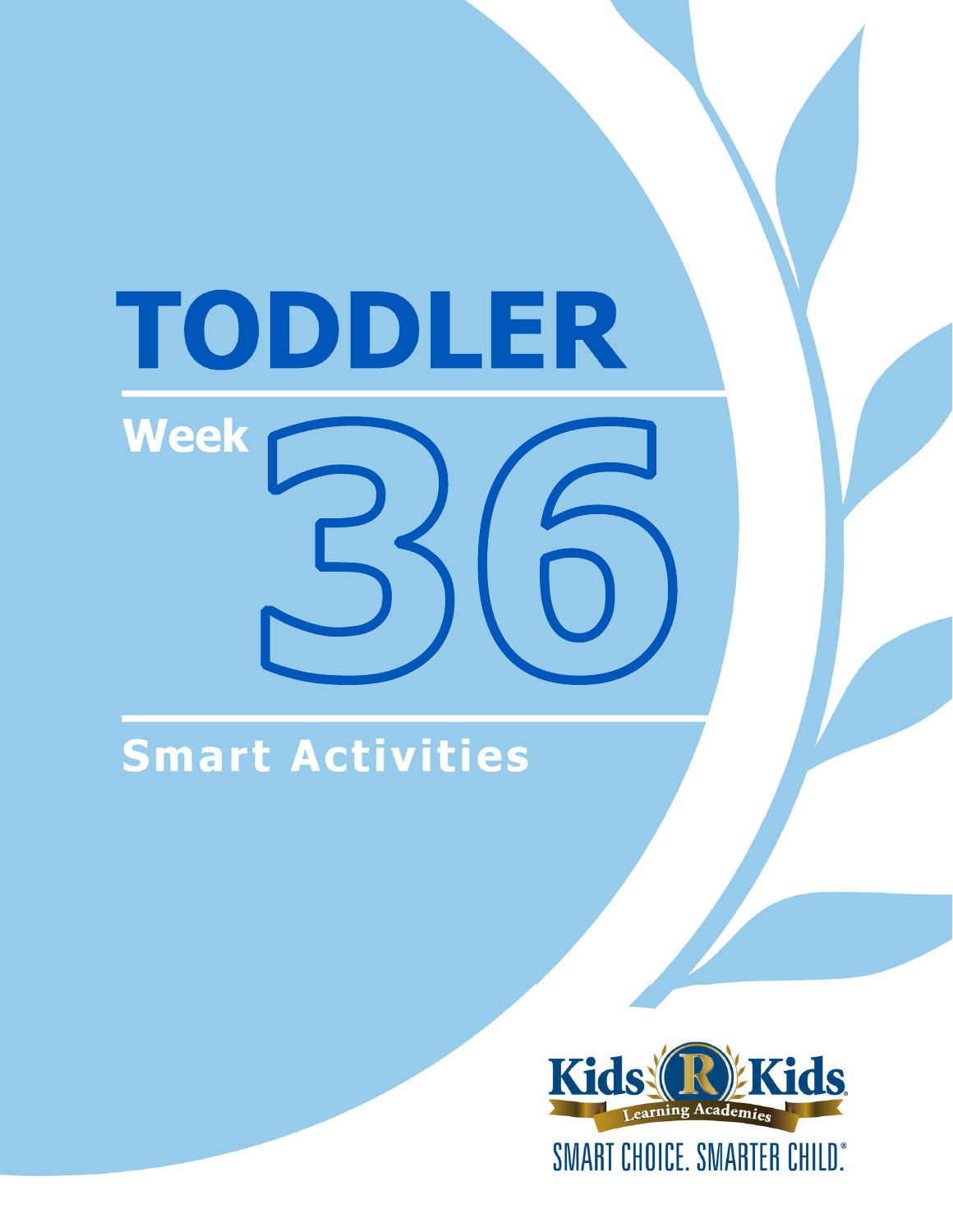# Day 1 Week 36

## **Counting the Presents**

#### **Materials:** Presents template **Preparation:** Print template.

- **Instructions:**
- 1. Show your child the picture of the presents.
- 2. Ask your child to count the presents.
- 3. Then ask him/her to identify the various colors of the presents.



## **Piecing Together a Present**

#### **Materials:** piece of wrapping paper, tape, tag, bow, ribbon, small box

**Preparation:** Gather items.

#### **Instructions:**

- 1. Say, "Do you see the wrapping paper piece, the tape, the bow, tag, box, and the ribbon? What colors do you see? I am going to hide these items and then you need to find them."
- 2. Hide the items and then encourage your child to go and find each item. Maybe after he/she finds them wrap a present together.



### **Ten Little Christmas Presents**

#### **by Jean Marzollo**

**Materials:** internet access, website:

https://youtu.be/wabUABvGd7A<br>**Preparation:** Preview video.<br>**Instructions:**<br>1 Listen to the read aloud story with yo **Preparation:** Preview video.

#### **Instructions:**

- 1. Listen to the read aloud story with your child.
- 2. Ask questions, ex: "What were some of the presents the animals opened?" "Who left the animals the presents?" "Were the animals excited?"



## **Sign Language "Happy"**

#### **Instructions:**

- 1. Say, "Let's learn to say 'happy' using our hands."
- 2. Demonstrate and then have your child try to make the sign.

Move both flat hands in forward circling movements with palms touching the chest alternating.



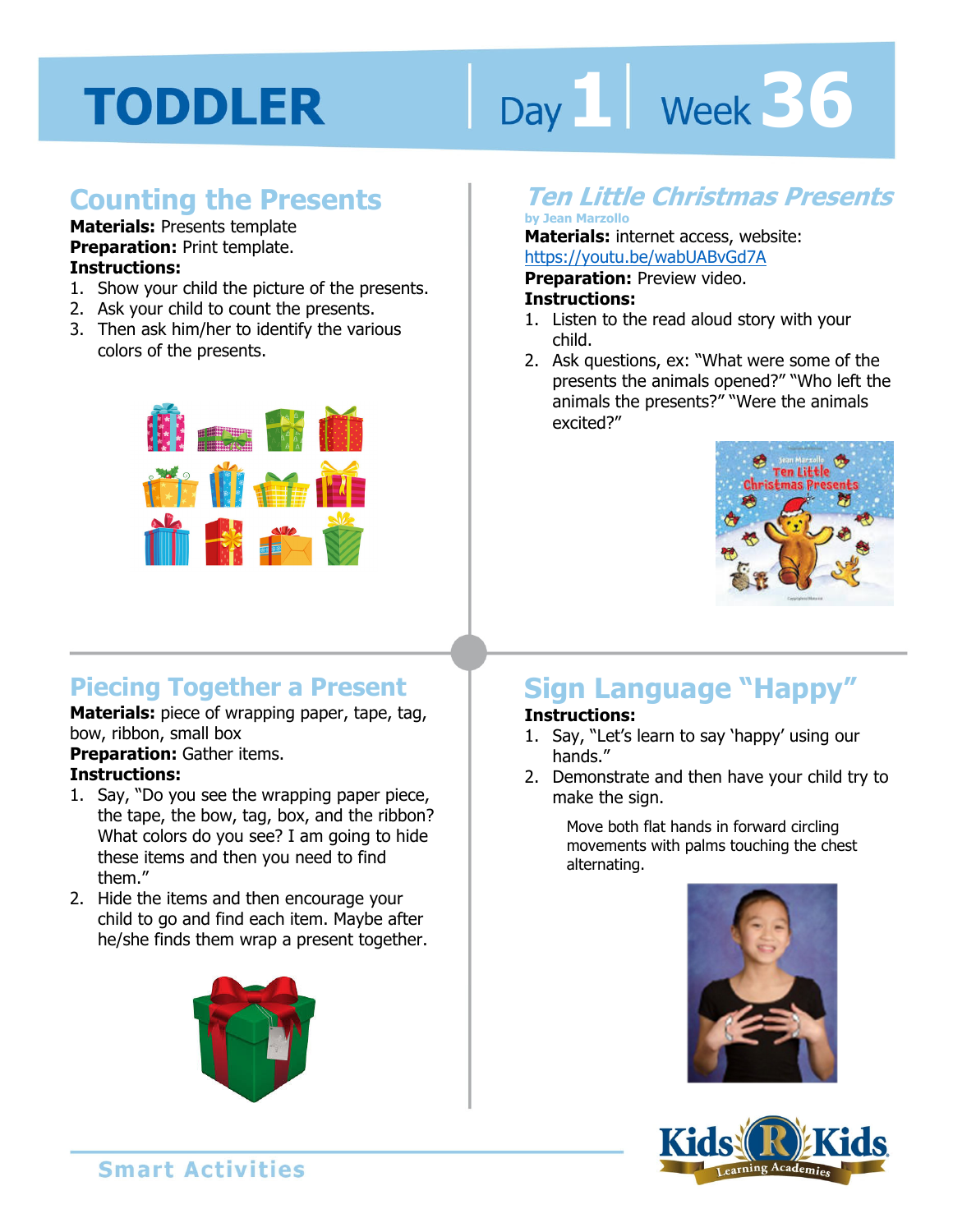# Day 2 **Week 36**

## **I Can Wrap a Present**

**Materials:** small box, tape, scissors, wrapping paper, bow, internet access, website: https://youtu.be/u-YUVcjwGFA

**Preparation:** Cut wrapping paper to fit the small box.

#### **Instructions:**

- 1. Watch video with your child.
- 2. Show your child the materials and encourage him/her to wrap the box with you.
- 3. Help your child position the box and fold over the two sides, tape, and then the corners.
- 4. Praise your child on a good job and let him/her top it with a bow.



## **Christmas Sensory Bag**

#### **Materials:** gallon-size freezer bag,

clear hair gel, glitter, craft foam (green, gold), mini pom-poms (red, green, & white), sequins, fake snow, clear packing tape

**Preparation:** Follow directions below. **Instructions:** 

- 1. Draw a tree shape on the green foam and cut it out. Then draw a star on the gold craft foam and cut it out. Add the gel to the bag. Next, add the pom-poms, sequins, fake snow, tree, and star to the bag of gel.
- 2. Seal the bag and push out the air as you do.
- 3. Tape the top of the bag shut with the tape so that curious kids cannot open it.
- 4. Allow your child to explore the new sensory bag.



## **Merry Christmas Biscuit**

#### **by Alyssa Satin Capucilli**

**Materials:** internet access, website: https://youtu.be/nNdh6-qUyAo

**Preparation:** Preview video. **Instructions:** 

- 1. Listen to the read aloud story with your child.
- 2. Ask questions, ex: "What special day was it?" "What did Biscuit get into?" "Who came to visit them?"



## **Sign Language "Happy"**

#### **Instructions:**

- 1. Say, "Let's learn to say 'happy' using our hands."
- 2. Demonstrate and then have your child try to make the sign.

Move both flat hands in forward circling movements with palms touching the chest alternating.



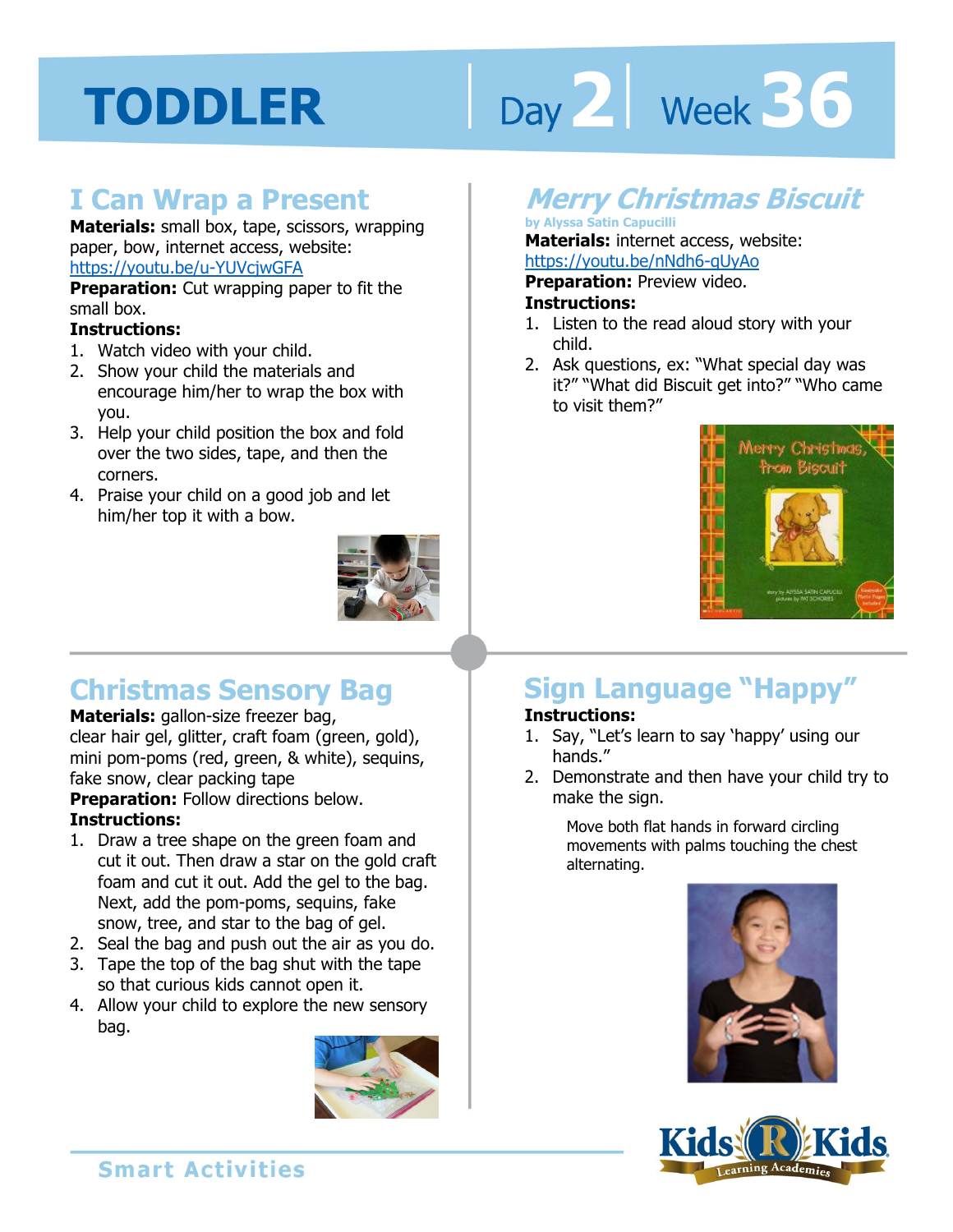# Day 3 | Week 36

## **Shaping Gifts**

**Materials:** gift box, cardboard, scissors **Preparation:** Cut out a circle, square, rectangle, and triangle from the cardboard and trace onto gift box cutting out the matching shapes.

#### **Instructions:**

- 1. Show your child the gift box and the shapes.
- 2. Tell him/her to match the shapes and push into the gift box.
- 3. Have your child identify the shape as he/she pushes it into the gift box.



## **The Color is Green**

**Materials:** paper, green crayon **Preparation:** Gather materials. **Instructions:** 

- 1. Tell your child that he/she gets to draw anything using the green crayon.
- 2. Give your child paper and the crayon.
- 3. While your child is drawing, ask him/her about what he/she is drawing.



### **Green Wilma**

#### **by Tedd Arnold**

**Materials:** internet access, website: https://youtu.be/D-Eh\_ykswlk

**1 4 Preparation:** Preview video. **Instructions:** 

- 1. Listen to the read aloud story with your child.
- 2. Ask questions, ex: "What happened to Wilma?" "What color is Wilma?" "What did she want to eat?"



## **Sign Language "Happy"**

#### **Instructions:**

- 1. Say, "Let's learn to say 'happy' using our hands."
- 2. Demonstrate and then have your child try to make the sign.

Move both flat hands in forward circling movements with palms touching the chest alternating.



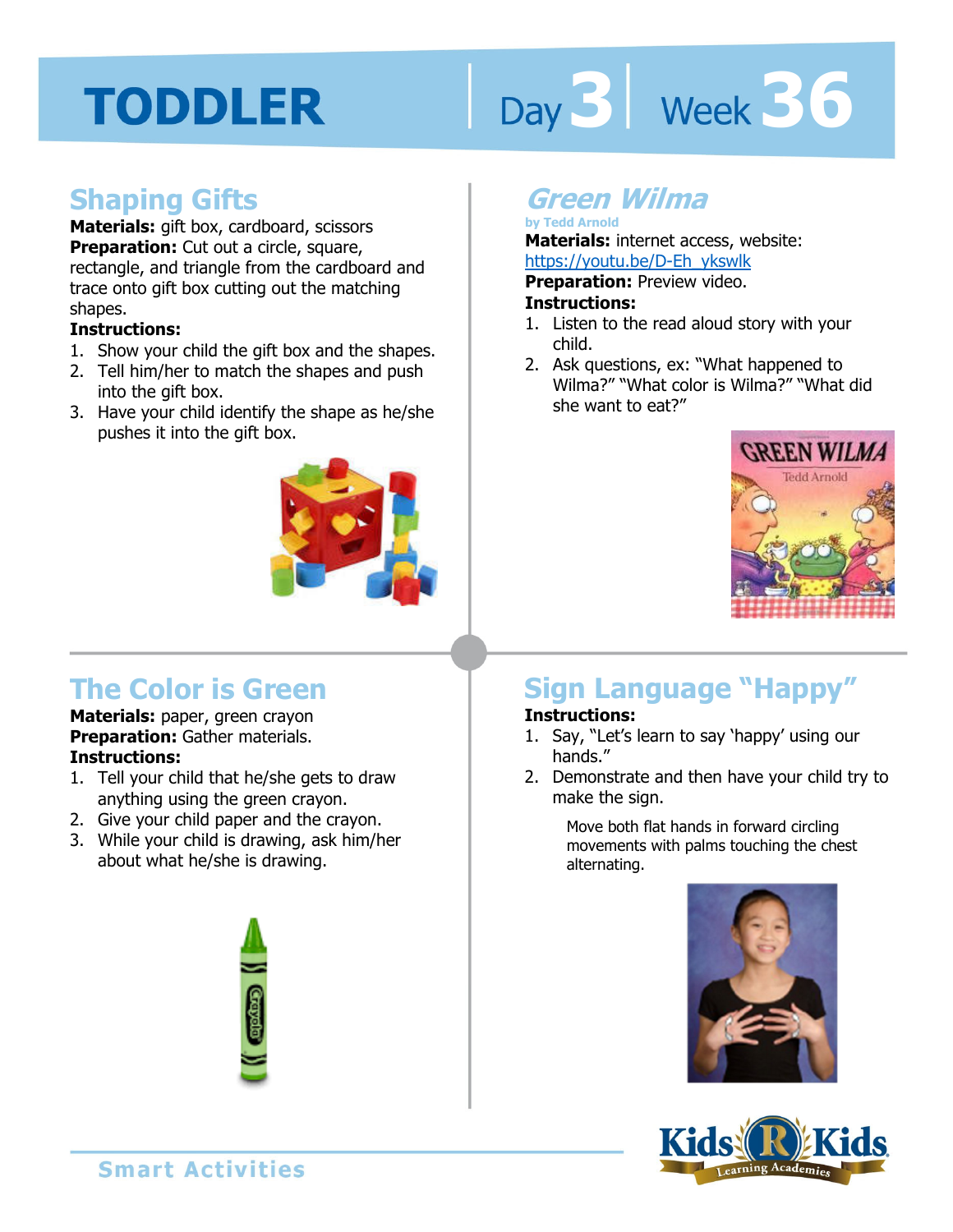# Day 4 Week 36

### **Big Bows Little Bows**

#### **Materials:** big bows, little bows **Preparation:** Gather materials. **Instructions:**

- 1. Show your child the big bows and little bows. As you hold them up, say, "This is a big bow. This is a little bow."
- 2. Encourage your child to choose a bow and ask him/her if the bow is big or little?
- 3. Continue until all bows have been identified.



## **Twirling Ribbons**

**Materials:** ribbons or scarf, age-appropriate seasonal music

**Preparation:** Gather materials.

#### **Instructions:**

- 1. Give your child the ribbon and encourage him/her to shake it all around.
- 2. Then, turn on some seasonal music and have your child dance around the room using the ribbon.
- 3. Use directions, such as "up" and "down," and model it for him/her.



## **The Gift of Nothing**

#### **by Patrick McDonnell**

**Materials:** internet access, website: https://youtu.be/ZAsdivuAA48

**Preparation:** Preview video.

#### **Instructions:**

- 1. Listen to the read aloud story with your child.
- 2. Ask questions, ex: "What did Mooch want to give his friend?" "Why was Mooch sad?" "What did Mooch put inside the box?"



## **Sign Language "Happy"**

#### **Instructions:**

- 1. Say, "Let's learn to say 'happy' using our hands."
- 2. Demonstrate and then have your child try to make the sign.

Move both flat hands in forward circling movements with palms touching the chest alternating.



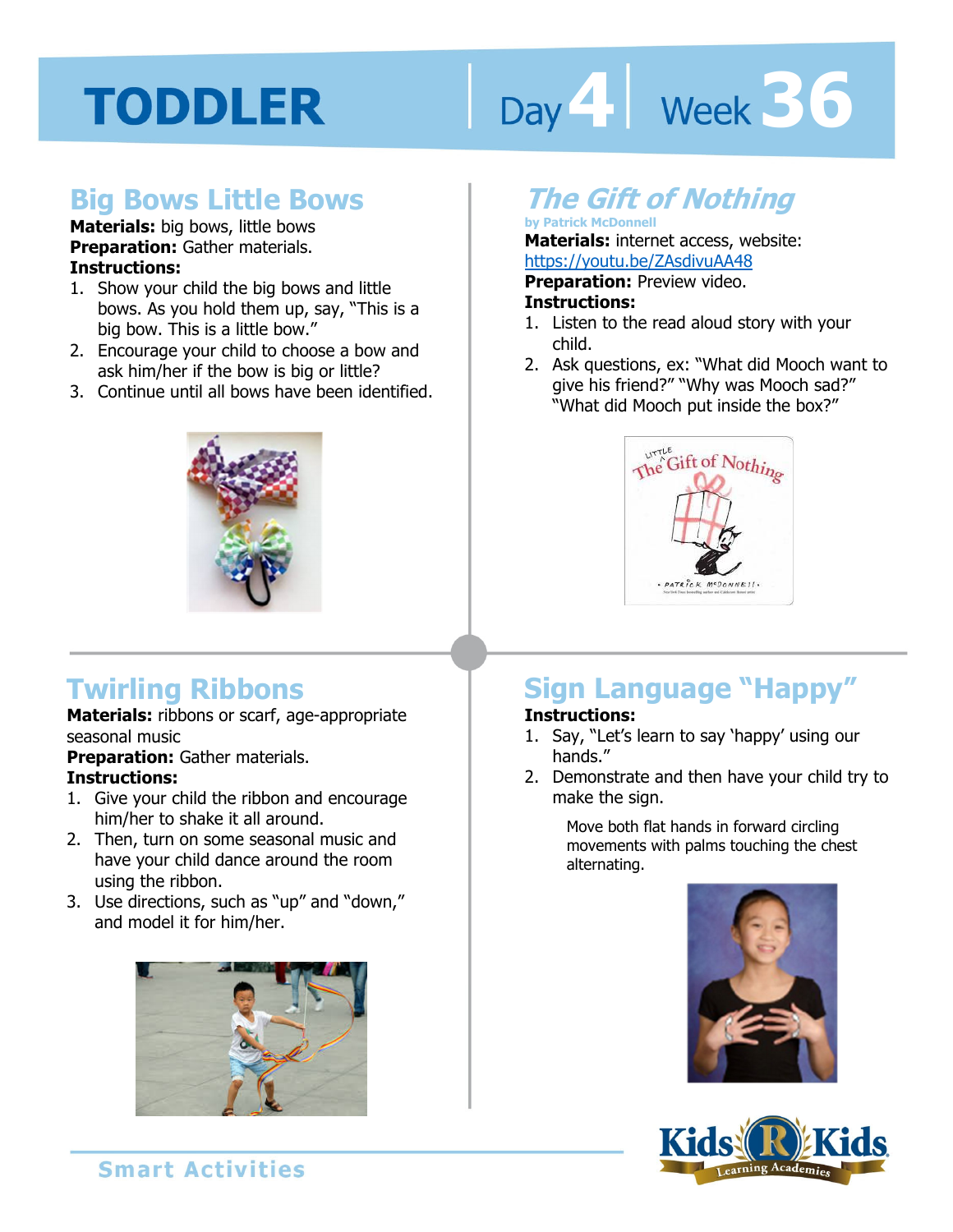# Day 5 **Week 36**

### **The Dancing Christmas Tree Song- Again**

**Materials:** internet access, website: https://youtu.be/rlr4uXAz-JM **Preparation:** Preview video.

#### **Instructions:**

- 1. Say, "Let's watch the dancing Christmas Tree and follow its directions."
- 2. Have your child stand and move along with the Christmas tree.



## **Jingle Bell Toss**

**Materials:** red solo cups, jingle bells, board, hot glue gun, glue sticks

**Preparation:** Glue solo cups to a board (any pattern or amount you choose). Set the board with cups on the floor.

#### **Instructions:**

- 1. Show your child the jingle bells and cups. Encourage him/her to drop the jingle bells into the cups.
- 2. Next, move the cups a few feet back and encourage your child to toss the bells into the cups.
- 3. Continue while interest remains.



## **Rabbits Gift**

**by George Shannon Materials:** internet access, website: https://youtu.be/uXxgpdFnw7w

youtu.be/uXxgpdFnw7w<br>**ation:** Preview video.<br>**ctions:**<br>an to the read aloud stars with w **Preparation:** Preview video.

#### **Instructions:**

- 1. Listen to the read aloud story with your child.
- 2. Ask "What did rabbit find for food?" "What did rabbit do with the turnip, then donkey, then goat, deer?"



## **Sign Language "Happy"**

#### **Instructions:**

- 1. Say, "Let's learn to say 'happy' using our hands."
- 2. Demonstrate and then have your child try to make the sign.

Move both flat hands in forward circling movements with palms touching the chest alternating.